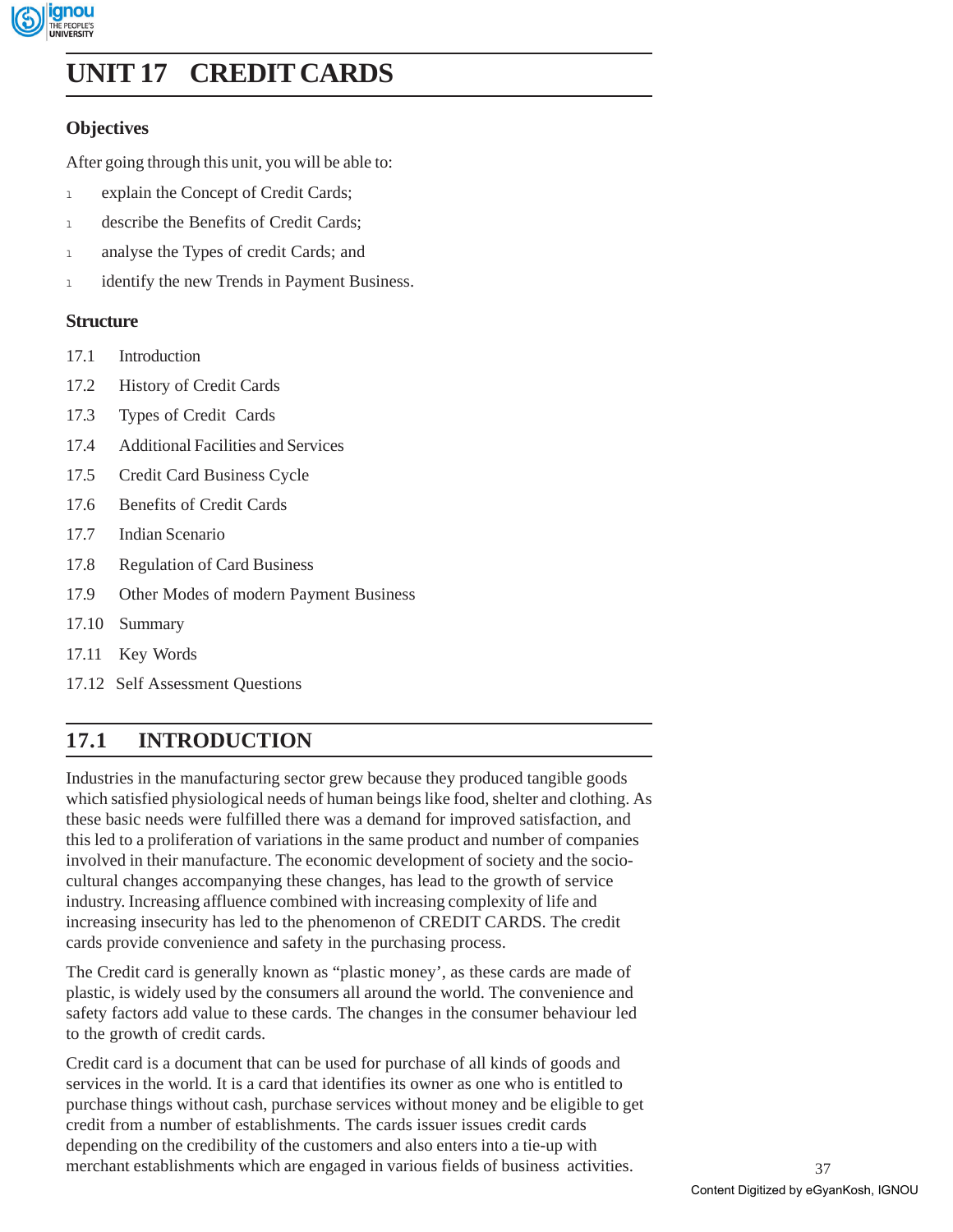**Fund Based Services** The issuer, for its convenience and for proper scrutiny sets up a credit limit on its card holders and a floor limit for its merchant establishments. The credit card offers the individual an opportunity to buy rail/air tickets, make purchases from shops, and stay at hotels when they need.

> A credit card also enables an individual to purchase certain products/services without paying for them immediately. He needs only to present the credit card at the cash counter and has to sign some forms. In short, he can make purchase against credit card without making immediate cash payment. Therefore, credit cards can be considered as a good substitute for the cash and cheques. However, these cards will be accepted only by those establishments which have consented to entertain, them. These establishments are known as Merchant Establishments.

# **17.2 HISTORY OF CREDIT CARDS**

Even in the earlier days some companies and shops used to sell goods on credit depending upon the credibility of the consumers. This system helped both consumer and the creditor. If we analyse the past we can see that some form of local credit invariably exists.

World's first credit card was issued by MOBIL OIL in the year 1940. This was initially issued by the company to give specialised services to its regular customers. This helped them to boost sales and increase customer base. Following the success of MOBIL CARD, various organisations began to think about the use of cards in different areas like travel, leisure, etc. this resulted in the introduction of DINERS CLUB, AMERICAN EXPRESS and CARTE BLANCHE cards. The period following World War II saw USA becoming the world's first "service economy". It is quite obvious can be see that the main growth and development in the credit card business took place in USA during this period.

First bank credit card was issued by RANKLIN NATIONAL BANK, USA, in the year 1952. During this period, credit cards were issued and operated without any specific system. For the successful operation of credit cards, the banks found a need for a particular acceptable system. Thus, in 1960 present credit card operating system was developed by BANK OF AMERICA, USA. It was subsequently licenced to some other USA Banks and eventually to an international bank card system called VISA INTERNATIONAL. Other competing USA banks followed and another international bank card system called MASTER CARD was established. Today VISA and MASTER CARD together command the bulk of credit card business.

Banks in the USA wanted to introduce the credit card system in other parts of the world. As a part of it, in the year 1966 the same successful system was licensed to BARCLAYS BANK, UK and BARCLAY CARD was launched with VISA tie-up. ACCESS CARD was launched in the 1962 in UK by a consortium of British and Scotish banks with MASTER CARD tie-up. With the astounding success of credit card system in UK, EURO-CARD was introduced in most of the West European countries with ACCESS tie-up.

The eighties saw the development of special purpose cards. There was a host of special purpose cards issued by departmental stores, airlines, oil companies, etc.

First women only card-MY CARD was launched by INTERNATIONAL BANK OF ASIA in Hongkong in the year 1988. The membership was highly encouraging. Seeing the potential LADYS CARD was introduced in Malaysia. In 1990 GREEN CARD was launched in U.K. and Europe to promote contribution to the protection of the environment.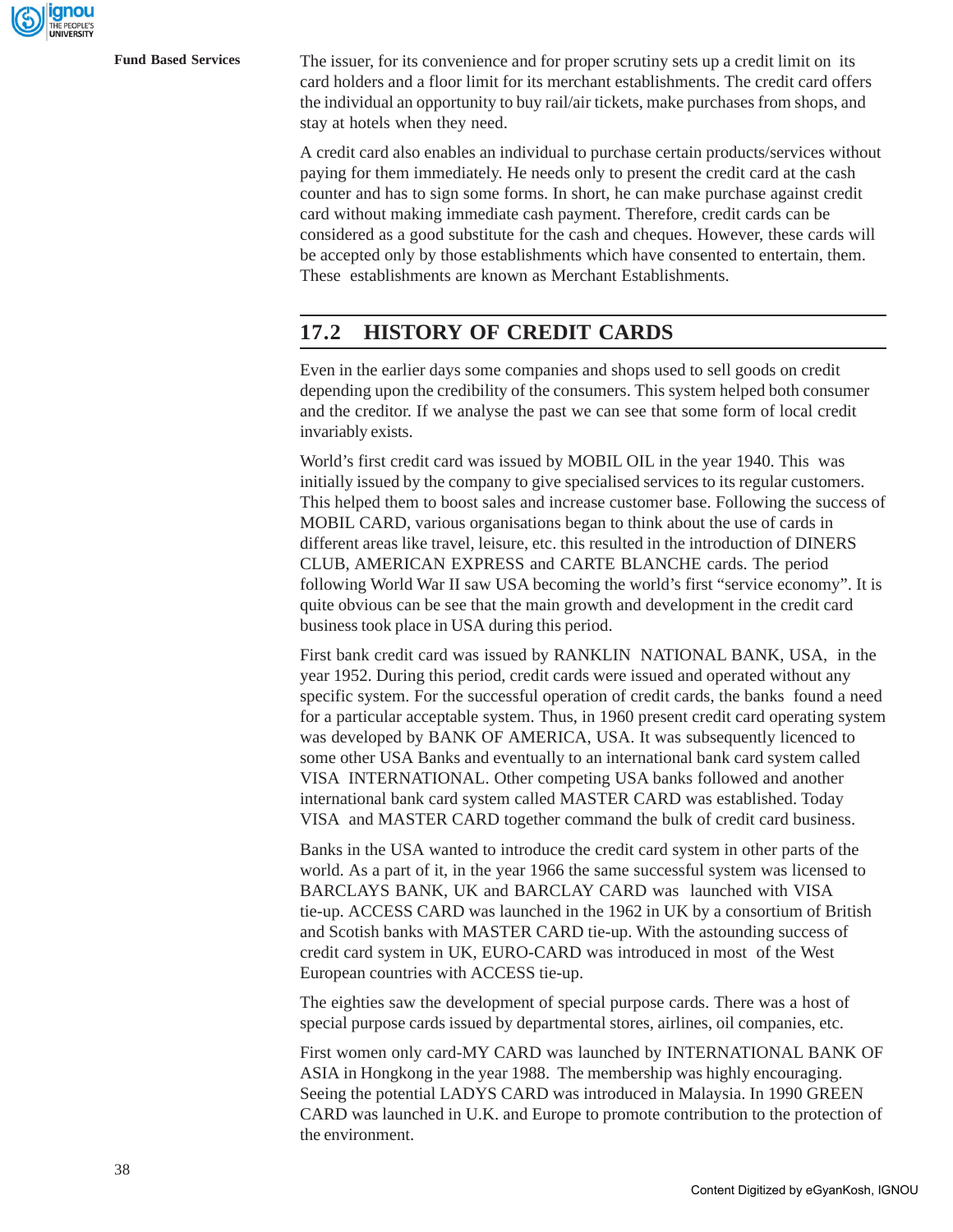

# **Activity 1 Credit Cards**

| 1) |    | What do you mean by Credit Card?            |
|----|----|---------------------------------------------|
|    |    |                                             |
|    |    |                                             |
|    |    |                                             |
| 2) |    | Name two examples of each of the following: |
|    | a) | Credit card operating systems in U.S.A.     |
|    |    |                                             |
|    |    |                                             |
|    |    |                                             |
|    | b) | Credit card operating system in U.K.        |
|    |    |                                             |
|    |    |                                             |
|    |    |                                             |
|    | c) | Women only cards.                           |
|    |    |                                             |
|    |    |                                             |
|    |    |                                             |
|    |    |                                             |

# **17.3 TYPES OF CREDIT CARDS**

The credit card system can give a wide range of products and services. The varied uses of credit cards can be obtained from a spectrum of acceptance venues. Today's payment business is growing dramatically while consumer demand is driving the industry's growth, technology is making it possible to address that demand with a broader range of products and with the ability to support these products, at an expanded spectrum of points of interaction. The growth of service industry mainly depends on knowing the needs of the customer. These needs are taken care off by different card issuers which target different segments of customers. Thus there are generally **four basic** types of cards based on the issuers:

- 1 TRAVEL AND ENTERTAINMENT CARD, for example: DINERS CLUB CARD
- 1 BANK CARD, for example: CITI BANK CARD, BOB CARD, ICICI CARD, SBI CARD, etc.
- 1 STORE OR RETAIL CARD for example: SEARS REOBUCK CARD, SPENCER'S CARD
- 1 FUEL CARD, for example: MOBIL CARD, BHARAT BOB CARD, CITI BANK- INDIAN OIL CARD

There are many types of credit cards which are being used in India and in the World. These cards can be classified as follows depending on the geographical reach, usage pattern and the class of membership, etc.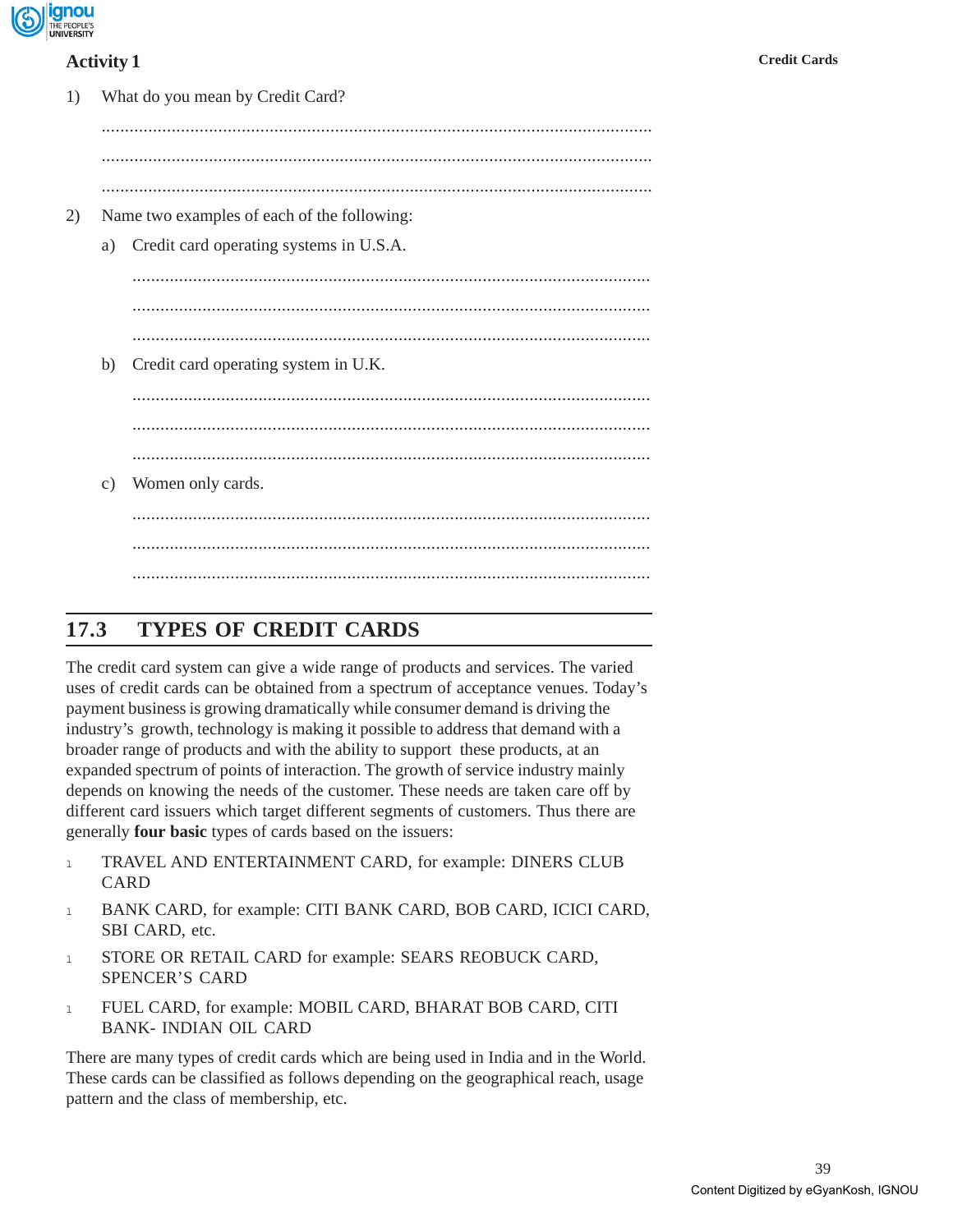

## **Fund Based Services Category I: Based on mode of credit recovery**

- a) Credit card (Revolving credit type)
- b) Charge card

## **Category II: Based on status of credit card**

- a) Standard card
- b) Business card
- c) Gold card

## **Category III: Based on geographical validity**

- a) Domestic usage card
- b) International usage card

#### **Category IV: Based on Franchise/tie-up**

- a) Proprietary card
- b) Master card
- c) VISA
- d) Domestic Tie-up card

#### **Category V: Based on the category of the user**

- a) Cards issued to Individuals
- b) Corporate cards

Now let us know more about each of these categories of cards.

#### **Category I: Based on Mode of Credit Recovery**

- **a) Revolving credit type of credit card:** This credit card is generally built around the revolving credit principle. Generally a limit is set to the amount of money one can spend in a month using the card. At the end of every month, the card holder has to pay a percentage of the outstanding credit (this may be from 5% to 10%). Interest is charged on the outstanding amount. The interest rate charged by the issuer may vary from bank to bank.
- **b) Charge Card:** A charge card is a convenient instrument not a credit instrument. Instead of paying cash or cheque every time you make a purchase, this facility gives a consolidated bill for a specific period (usually a month). Bills are payable in full on presentation, so there are no interest charges and no preset spending limits either.

#### **Category II: Based on Status of Credit Card**

- **a) Standard Cards:** It is a normal credit card generally issued by all card issuing banks, by which a card holder is able to purchase without having to pay cash immediately. It offers limited privileges to card holders when compared to the holders of other cards in this category. Some banks issue standard cards in the brand name as " CLASSIC' cards, etc.
- **b) Business Card:** Business cards are generally issued to small partnership firms, solicitors, firms of CA's, tax - consultants, etc. These cards are given to the executives of a firm to make their business trips more and more convenient. It enjoys more credit limits and privileges than the STANDARD cards. These cards are issued in the name of "EXECUTIVE" card by some banks. These cards mainly serve the credit needs of business persons particularly when they are traveling.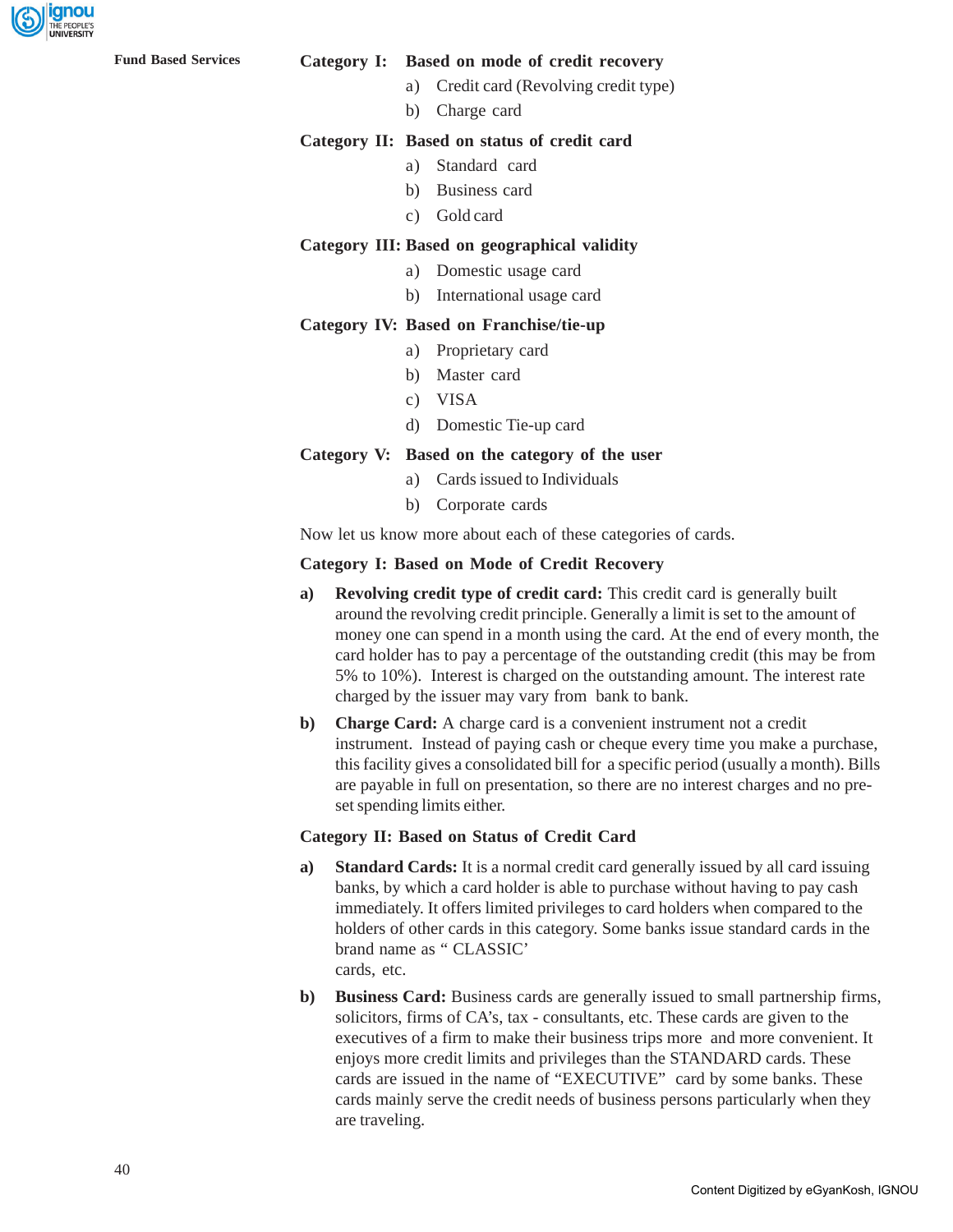

**c)** Gold Card: The Gold card is one which has got a high value for the elite. It **Credit Cards** offers the card holder some additional benefits and facilities which he can't enjoy with Standard or Executive cards. These cards will have more credit limits, more cash advance limits than the other cards.

## **Category III: Based on Geographical Validity**

- **a) Domestic Card:** These are generally available credit cards from most of the banks, and will be valid in India and Nepal only. They can't be used in rest of the countries. All the transactions will be in rupees only.
- **b) International Cards:** This type of credit cards will be issued to persons who travel abroad frequently. These cards will be honoured in every part of the world except in India and Nepal. The card holder can make purchases in currencies such as Dollars etc., subject to RESERVE BANK OF INDIA AND FEMA rules and regulations.

## **Category IV: Based on Franchise/tie-up**

- **a) Proprietary Card:** Generally credit card issuers will have their own brand of credit card reflecting the name of the bank (example CANCARD of Canara Bank). These cards will be issued by the banks in addition to their other tie-up cards.
- **b)** VISA: This is a type of credit card which can be issued by any bank, that is having tie-up with VISA International Corp., USA (The original Visa Card issuers). The banks which are issuing Visa Cards on franchise basis can avail the facilities of Visa network for their transactions.
- **c) Master Card:** This is also a type of credit card having brand name as Master Card. The issuing bank has to obtain permission or franchise from the Master Card Corporation of USA. The franchised cards will be honoured by the establishments which are in the Master card network.
- **d) Domestic tie-up Cards:** These are the cards issued by a bank having a tie-up with domestic credit card brands such a Can card and In card etc. (Example: Indian Overseas Bank has tie-up with Can card). These banks issue cards to users through the original banks.

However, they can have the bank name on the card. They give credit to customers on similar lines as the original card issuers.

Though there inspite of the existence exists all these types of cards in India, most of the issuing Banks have either tied up with Visa or Master or both the networks in order to have wider acceptability.

#### **Category V: Based on the Category of the User**

- **a) Individual Cards:** This category of cards are issued to individual persons. Generally all the brands of cards will be given to individuals except Corporate cards.
- **b) Corporate Cards:** This type of credit cards are issued to corporate companies and business firms only. These credit cards will be used by the executives and top officials of the firms. The cards bear the name of the firm. Bills will be paid by the firm to the banks.

Now-a-days two more new types of cards came into market. They are: 1) mini credit cards, and 2) pre-paid credit cards. Mini Credit Card resembles a normal credit card in most ways except in size. It is about 40% smaller in size and provides the convenience of carrying. Sometimes, there may be some additional freebies attached to these cards. Standard chartered visa mini cards and ICICI Bank visa mini cards are examples of this type of cards. In case of pre paid card, a customer has to make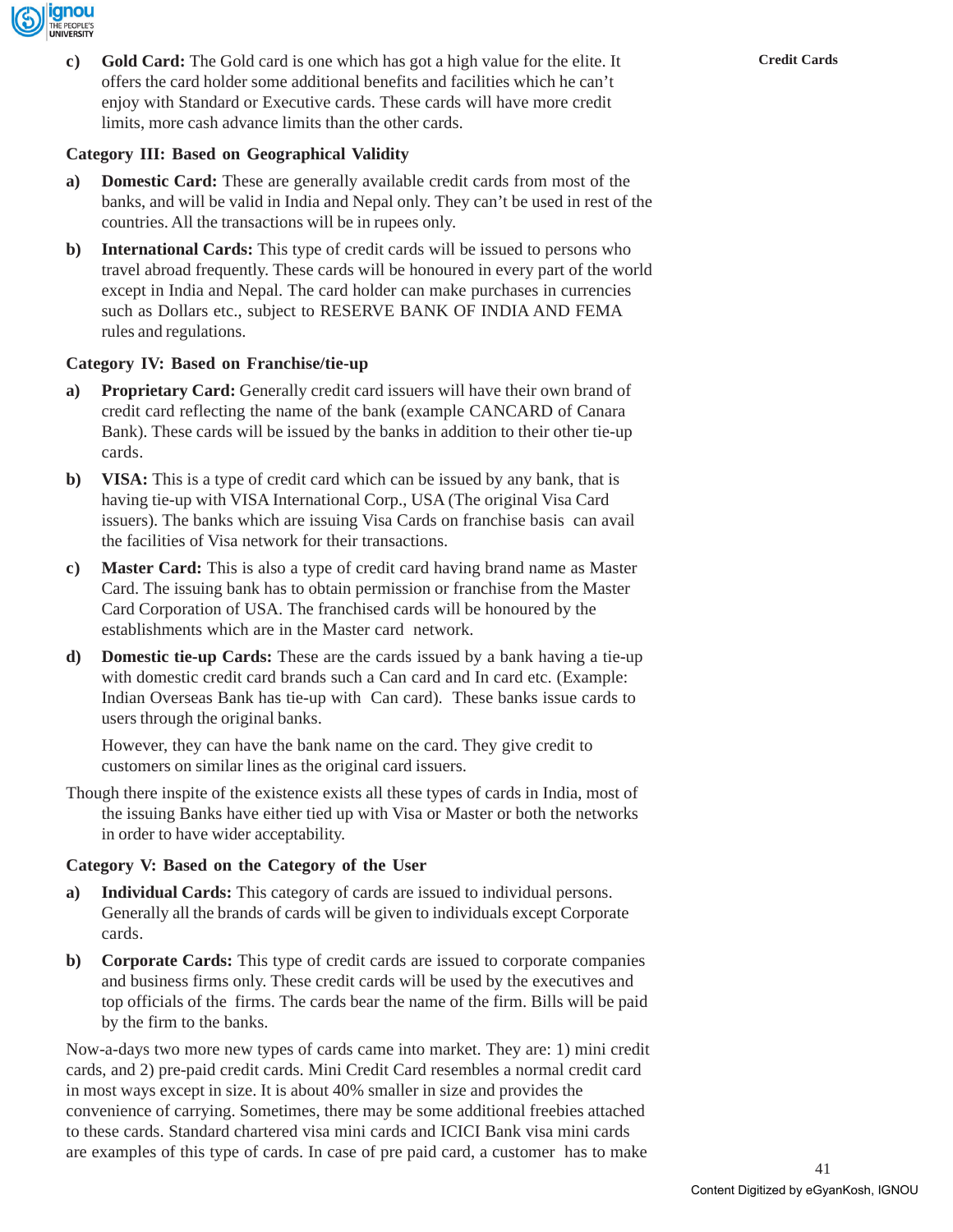

**Fund Based Services** the payments in advance and get the card charged. This means the customer is not getting credit facility from credit card and on the contrary he is paying his expenses before he actually spends. Presently oriental bank of commerce and IDBI Ltd. are offering these cards.

# **17.4 ADDITIONAL FACILITIES AND SERVICES**

Besides providing credit facility, credit card organisations extend some additional facilities to attract more customers. Some of these facilities offered by Indian and foreign banks are: revolving credit facility, free insurance, emergency cash, teledraft facility, flexi-limit, 24 hour helpline, lost card liability, and mutual funds. In addition to this, these banks have used their strong clientele of card holders with strong purchasing power as a leverage to extract certain facilities/concessions for their customers from the merchant establishments. There are some facilities which are exclusive. These are: 'Great Life' offers, airport lounges, special hotel privileges, special hospital facilities, special travel services. Some of these facilities and services are explained in detail hereunder.

## **a) Free Insurance Protection**

Some of the Indian and Foreign Banks depending on the type of card issued, insures the life of the cardholder free of cost for a particular sum. Citibank offers a complimentary personal accident insurance upto Rs. 20 lakhs in case of an air accident and upto Rs. 5 lakhs in case of any other accident to its international gold master card holders. BOB card issued by the Bank of Baroda extends insurance protection to add-on cardholders also. Its not only insures the cardholder against personal accident to the tune of Rs.10 lakhs in case of air travel or Rs. 5 lakhs in case of any other accident but also gives the benefit of personal accident cover to the add-on cardholder to the tune of Rs. 2 lakhs.

## **b) Emergency Cash Withdrawal**

All the credit card issuing banks provide emergency cash withdraw facility to its card holders Cardholder can withdraw emergency cash from 24 hour ATMs in all leading cities. The Indian Banks believe in not restricting cash withdrawing power only at a few automated and/or metropolitan locations, therefore, they allow the cardholders to draw cash from all notified branches of Indian Banks spread across the country.

#### **c) Twenty-four hour Customer Service**

The revolutionary phone banking service ensures that the Indian and Foreign Banks are just a phone call away and courteous banking officers are standing by to assist the cardholder twenty four hours a day, seven days a week. Foreign Banks provide a world class service to card holders. One can call phone banking and ask for temporary credit line increase any, time in the day or night.

#### **d) Photocard Option**

A cardholder may choose to have his photograph and signature digitally imprinted on the front of his card in colour. So that he gets the extra recognition and security if he/ she losses the card. This facility is also provided by all foreign banks and most of the Indian banks.

#### **e) Travel Privileges**

The banks provide travel assistance to their cardholders by offering a wide range of services like Airline and hotel bookings, discounted holiday packages, car rentals and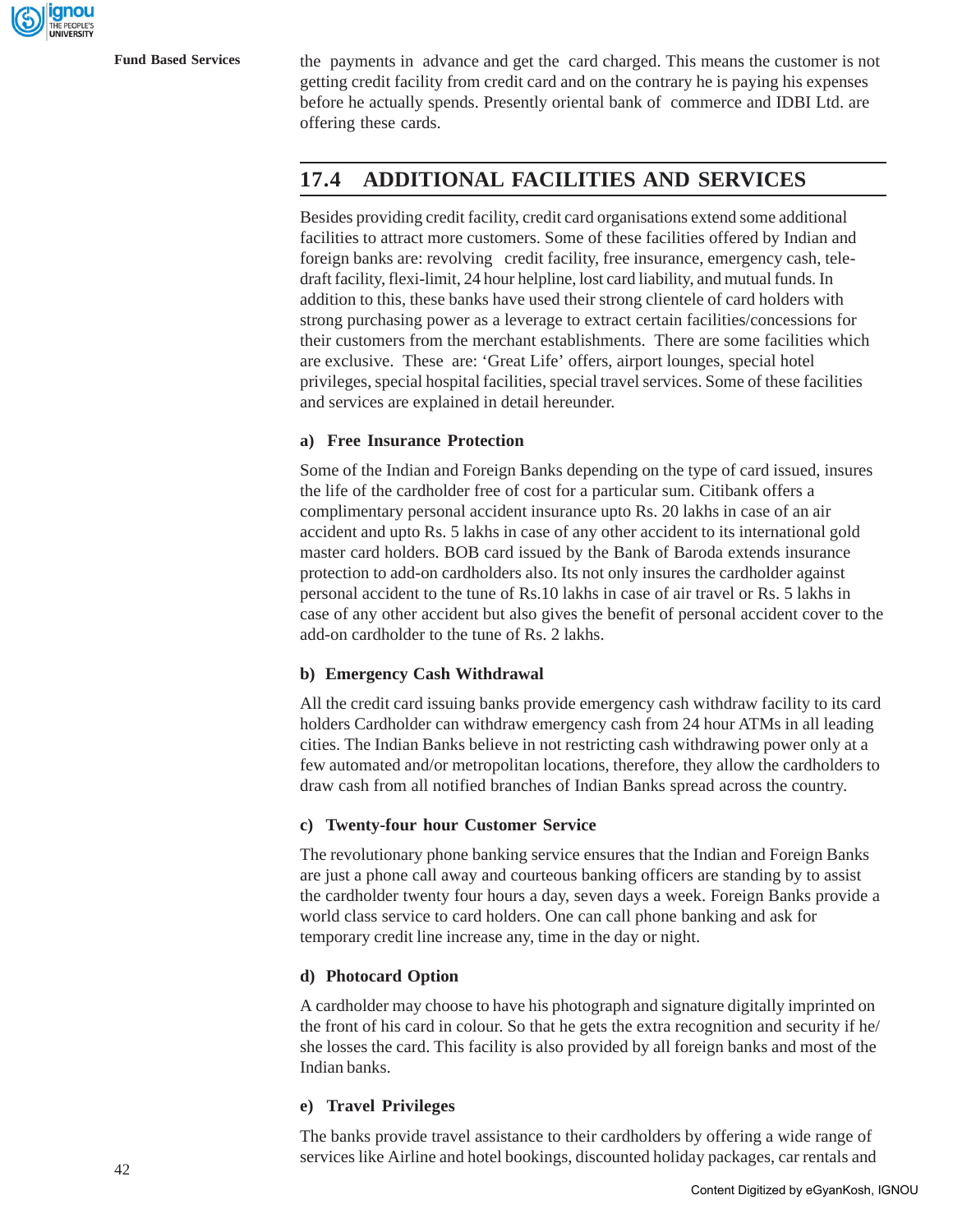

more. For example, Bank of Baroda has entered into a tie-up with I.B.T.C. to provide **Credit Cards** these services and Hongkong Bank has a tie-up with SITA World Travels to provide the same services. Through SITA World Travel's vast network of offices, a package of exclusive travel services: Teleticketing, Special Holiday and Conference packages, International and Domestic tickets and Car rental services etc. are provided to the cardholders who are travelers at SITA.

# **f) Temporary Credit Line Increase**

Indian and foreign banks provide a temporary credit line increase based upon the ability to pay back, as demonstrated by cardholder's financial resources and his past spending and payment patterns. This credit line can be increased by 25% for 3 months. The cardholder can ask for a temporary credit line increase from the Banks when he wants to buy jewellery, or consumer durables like a TV or a Refrigerator or to pay for vehicle repairs. He/she can also use this unique feature when there is a function in the family like weddings, anniversaries, birthdays or when a business or holiday trip goes beyond the budget.

# **g) Draft on Phone**

Credit cardholders of selected Indian banks and foreign banks can use their cards to pay for personal expenses where credit cards are not accepted yet. All that the cardholders have to do is to call the bank and instruct it to make payment for mutual funds, public issues, making down-payments, and paying telephone and electricity bills.

# **h) Choose when and how to Pay**

It is possible to purchase high-value items with the flexibility to plan your payments. All the Indian and foreign banks offer a revolving credit facility that allows the cardholder to get the things that he/she wants, when he/she needs them the most and pay as little as 5% of his total outstandings every month.

# **i) Buy anything on your Card**

The cards issued by Indian and foreign banks are welcomed at member establishments which are franchisees of Master Card and Visa Card across India and Nepal. The credit card can be used both for major occasions and also for everyday purchases like groceries, cosmetics, petrol and auto accessories. To buy high-value items also the card can be used. And even paying customs duties and hospital bills becomes so convenient with card.

# **j) Purchase Protection**

This facility protects the purchase against damage or loss due to fire and theft at no extra cost. The cardholder can claim the value of the product damaged or lost from the Insurance Company. This protection may be available for a specific period from the date of purchase of the product on the card.

# **k) Fuel Facility at Petrol Pumps**

Fuel facility at Bharat Petroleum outlets is provided by BOB card and likewise at Indian Oil petrol pumps, Citibank and Standard Chartered Cards are accepted. This is very convenient for cardholders at many major cities.

# **l) Emergency Medical Advance Facility**

Cardholders can draw cash in case of medical emergencies for meeting expenses on treatment at location other than their home town. This facility is available with all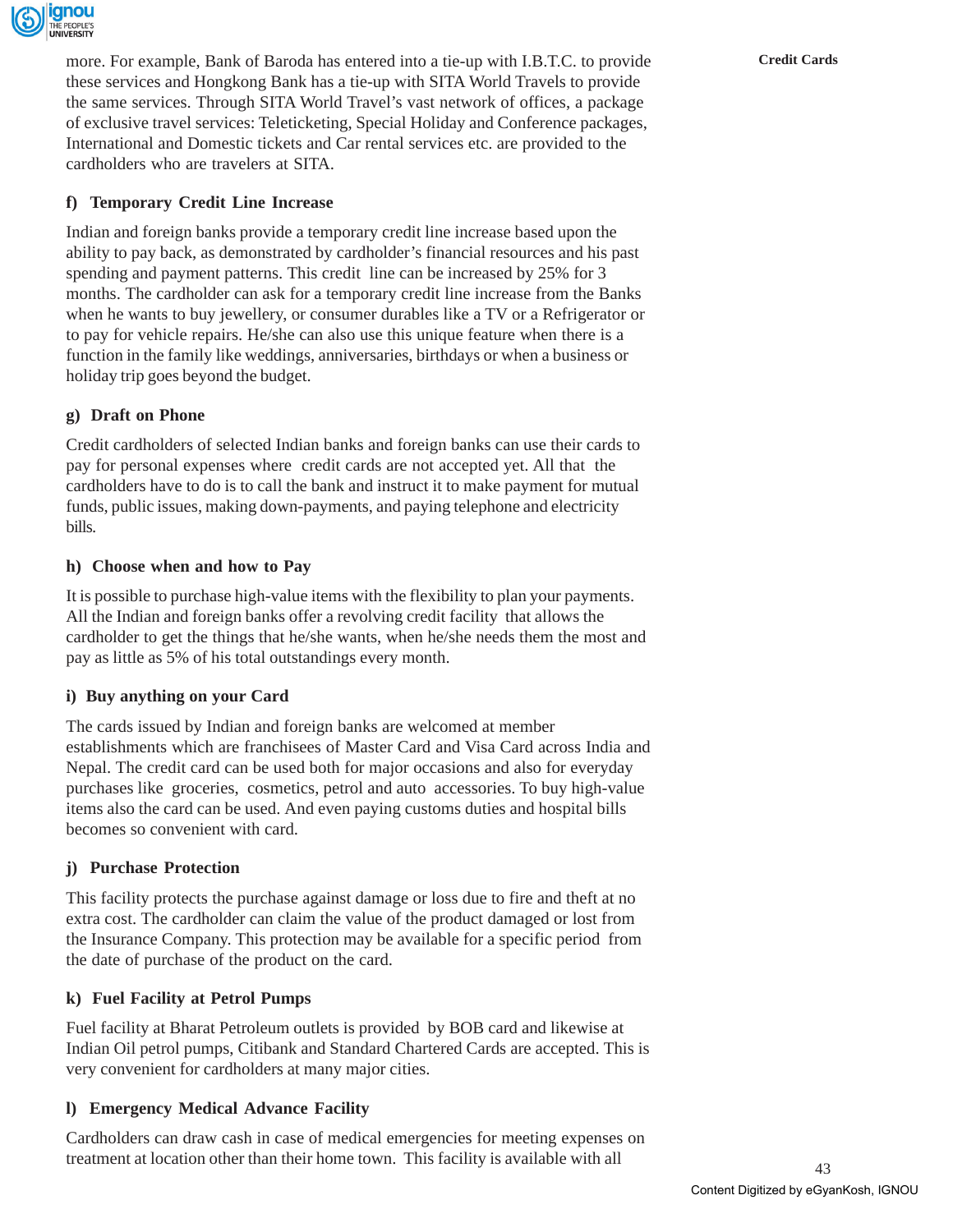

**Fund Based Services** Indian and foreign banks depending on the type of cards issued by the bank. 10% to 20% discount on services at hospitals in leading cities across the country is offered to cardholders by Standard Chartered Bank. This facility covers special rates on medical facilities, diagnostic tests, check-ups, lab tests, nursing charges and professional fees.

#### **m) Supplementary Cards**

As a cardholder of any Indian or foreign bank one can obtain a maximum of two supplementary cards for his immediate family members at the prevailing card fee.

#### **n) Hotels Discount Facility**

Cardholders can receive membership to clubs at a special price. The programme also earns some points on every rupee charged, every time the cardholder dine or stay at the hotel. Specifically, 25 points for every Rs.1,000 spend plus an extra 10% points credited to the cardholder's account if he uses his card alongwith his hotel club card. These points can also be exchanged for Airline tickets, hotel stays and consumer products ranging from Microwave oven to Ray-ban sun glasses. Cardholder can also earn points by using the services of select airlines who have a tie-up with the respective bank.

#### **o) Joint Credit card and ATM Facility**

Foreign and Indian banks alike have introduced a joint credit card so that the cardholder can also access his personal accounts with the Bank (Savings/Current) through the ATMs.

#### **p) Validity and Renewal of the Card**

The cardholder can use the card within the validity period only. A new card is sent by Indian and foreign banks once in every 2-3 years before the expiry of the old card. The fees and the eligibility criteria from credit cards varies from one bank to another. It is cheaper to get a card made from Indian banks compared to foreign banks.

All the above facilities/services are not necessarily offered by each and every credit card organisation in toto. Different organisations may be offering different services to different types of cardholders. Similarly, the degree and amount of facilities may also be different in the case of different organisations and may keep changing from time to time.

# **17.5 CREDIT CARD BUSINESS CYCLE**

Credit cards enable the holder to make purchases, avail the services at various designated Merchant Establishments (MEs) like Departmental Stores, Star Hotels, Indian Airlines, Railways, etc., who will accept all valid credit cards in lieu of cash payment. In this way, the cardholder can avoid the risk of carrying cash. When a cardholder purchases anything, he presents his credit card to the Merchant establishment instead of paying cash. The retailer checks the number on the card against the hot list or warning bulletin provided to him by the bank. This is the authenticity test which proves whether the cardholder is the genuine owner of the card or not. The cardholder is also required to sign on the voucher, and the signature has to tally with the one on the credit card. The merchant establishment has to then present the necessary sales vouchers to the bank which in turn reimburses it for the customer's purchases. The bank charges a commission from the merchant establishment, rates of which vary from bank to bank. After the completion of this procedure, it sends the bill to the cardholder and receives the money. This process is illustrated in Figure 17.1.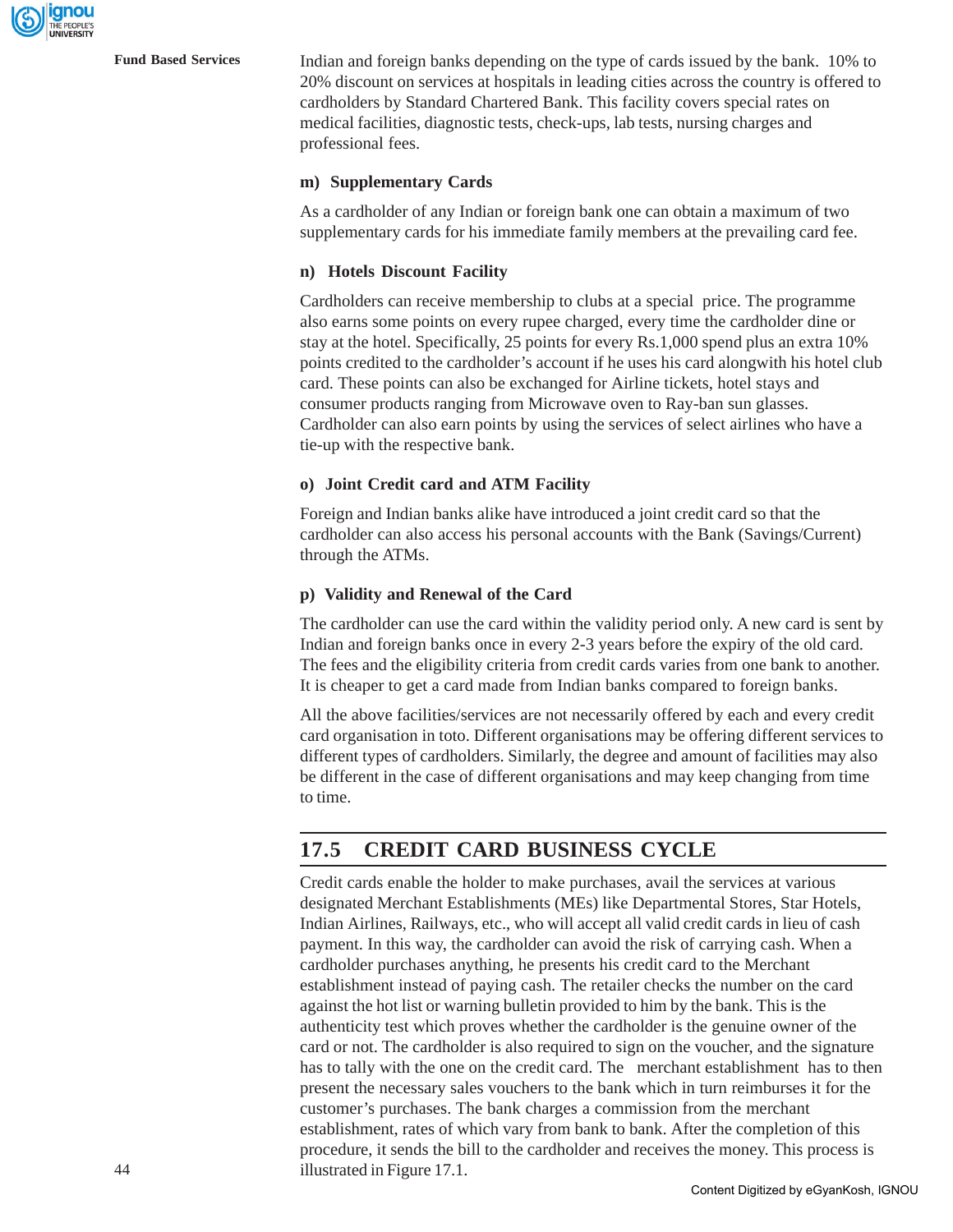

## **Figure 17.1: Credit Card Operating Cycle**



The credit card operating cycle comprises of the following six steps:

- 1) Cardholder purchases goods/services and gives credit card;
- 2) Merchant Establishment delivers goods after taking credit card and noting the number and taking signatures on some forms.
- 3) Merchant Establishment raises the bill for the purchase and sends it to the credit card issuing Bank for payment.
- 4) Issuing Bank pays the amount to the Merchant Establishment.
- 5) Issuing Bank raises the bill on the credit cardholder and sends it for payment.
- 6) Credit cardholder makes the payment to the Issuing Bank.

# **17.6 BENEFITS OF CREDIT CARDS**

The benefits of credit cards can broadly be classified into two categories, benefits to the cardholders and benefits to the issuers.

**Benefits to the Cardholders:** the following are the benefits the user will get by using a credit card:

- 1) The first and most useful benefit is that the cardholder need not carry cash and he needs to just take credit card with him during his travel or during shopping.
- 2) It will benefit the user as a convenient instrument for paying any type of bills and for buying any thing just by paying hardly 5 to 10 per cent of outstanding credit per month.
- 3) The cardholder will be covered by free life insurance.
- 4) It can be used for identification purposes in some situations, since some credit cards will contain photo of the cardholder.
- 5) Rewards and free gifts to cardholders by the use of the credit card being offered by some banks.
- 6) Special counters and online booking of Air and Rail tickets to these card holders.
- 7) Entry to special lounges in airports for certain classes of credit cards.
- 8) 24 hour help-line to cardholders of certain credit cards.
- 9) Cardholders of certain cards get complimentary magazines.
- 10) Add-on card facility for the holder's spouse, parents and major children.
- 11) If the credit card is stolen/lost the liability will be limited to a maximum of one thousand rupees or zero liability in case of some cards.
- 12) Upto 30 to 45 days free credit to users.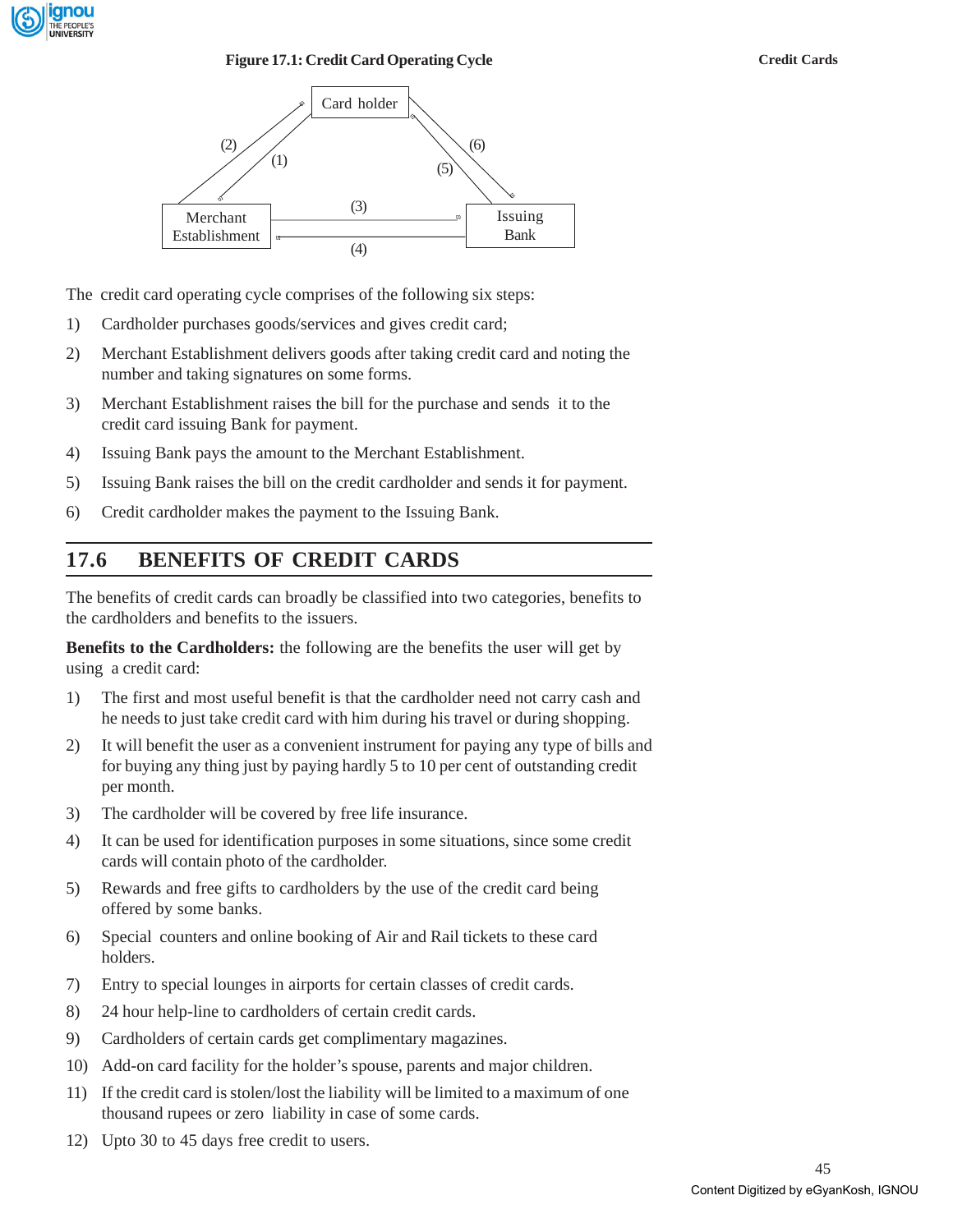- **Fund Based Services** 13) Some credit card holders will get free services such as confirmed ticked bookings, hotel reservations from certain travel agencies.
	- 14) Cardholders can get benefit from the world-wide network of certain cards like Amex, Master card and Visa.

## **Advantages of Credit cards Business to Issuers**

Apart from the advantages to users of credit cards, there are also advantages to credit card issuers. Some of the advantages to issuers are:

- 1) The reasons for more and more banks jumping into this credit card business is the high profitability that this business offers. For instance, banks charge a 2.5% commission from establishments selling goods and services through credit cards. There are instances of banks charging as much as 7% to high margin merchant establishments like Antique shops.
- 2) For the customers, banks offer a credit period of 30 to 45 days, but charge 2.5% per month on all outstandings. Thus, a single purchase transaction through credit card, assuming the customer does not pay within the stipulated credit period, will fetch a commission much more than the lending rate of many banks.
- 3) Apart from the above financial yields, the issuers can also improve their name and image by serving huge number of credit cardholders. This may also promote the regular banking of the issuers. So the issuers can very well improve their turnover, and thereby profitability, image and regular banking by improving the credit card business.

After listing the uses/benefits of the credit cards, let us see, whether the credit card has any drawbacks to the user or not. There are some drawbacks, though these are very few when compared to the advantages. Some of the drawbacks are:

- 1) It is a waste of money to subscribe to credit card if the utility of the card is less.
- 2) It may lead to some unnecessary purchases. Since the user need not pay instantly, it may tempt them to purchase some products/services which are not required/needed at the time of their shopping.
- 3) If the repayment of the credit used is not done properly it may lead to more overdraft, finally it may drag the user into financial problems.
- 4) Some times the recovery agents appointed by some issuers, may pressuriese the users to pay the outstanding dues. This may lead to loss of mental peace to the user.
- 5) Since most of the honouring merchant establishments offer only the products/ services at a higher cost than outside the user may pay more of his precious money unnecessarily.

# **17.7 INDIAN SCENARIO**

The first credit card that entered in India was Diners Club Card in the year 1964. The First-Indian Banks to launch credit cards were ANDHRA BANK and CENTRAL BANK. The first credit card introduced by Andhra Bank was VISA Classic in the year 1981, followed by Central Bank of India's credit card in collaboration with Master Card Corporation in 1981.

The other nationalized banks-Canara Bank, Bank of India and Bank of Baroda etc., gradually introduced their credit cards in India. Though ICICI Bank and SBI, entered late, have emerged as major players among the Indian Banks. Apart from these Indian banks, many foreign banks such as CITI Bank, Standard Chartered Bank,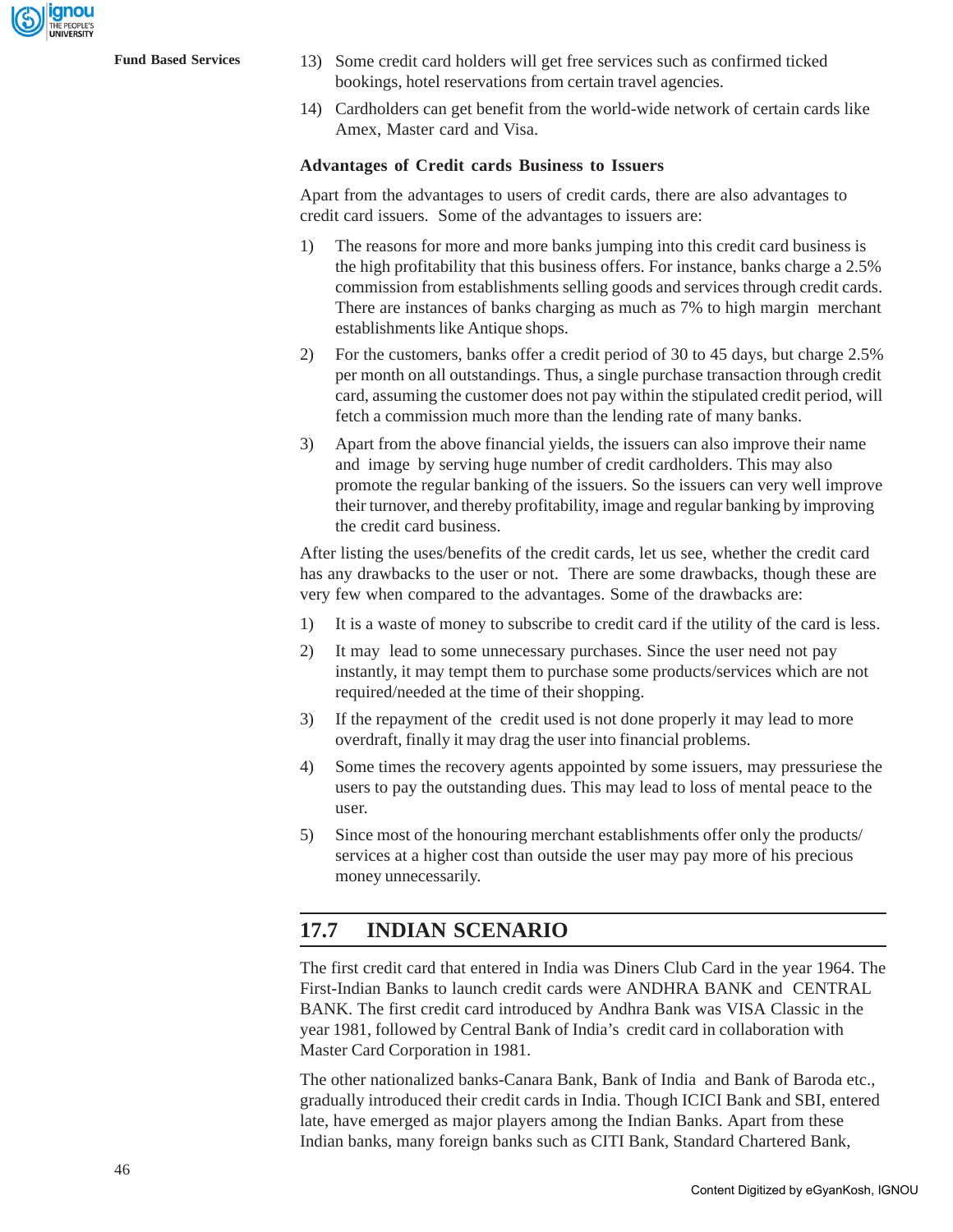

ANZ Grindlays Bank, Bank of America and American Express Bank have also **Credit Cards** introduced their proprietary cards and other franchised cards in India through their branches in India.

Initially, Indian Banks issued only proprietary cards. These were valid as Charge cards in a merchant base which was exclusive to the market. Early tie-ups like those of Central Bank of India with Master card and Andhra Bank with VISA in 1981, were solely for acquiring business.

There are many major banks both foreign and Indian banks which are giving cards in India at present. Many other banks such as Indian Overseas Bank; Dena Bank; Corporation Bank; Vysya Bank are having affiliations to the principle issuers like Canara Bank, Citi Bank, Bank of India for issuing credit cards to users using the brand name of original issuers.

Now, in India the credit card business is a multi crore business. In 2004, the cardholders of international visa card alone have spent Rs. 4,100 crore in India. This is an increase of more than 40% from the last year. This is primarily because of India becoming a popular tourist destination with more and more tourist visiting India.

According to current growth estimates, the spends on the credit and debit cards are likely to see a three bold increase i.e. to Rs. 62,000 crore. In the next five years the total number of credit cards are likely to increase to 35 million. An under – tappet market, growing middle class and consumerism, new segments and new categories of cards and cardholder are expected to be major contributors for this growth..

In India, at present there are many credit cards being sold by both foreign and Indian banks. These include nationalized banks, private sector banks and some cooperative banks. Almost all the credit cards issued by these banks are the Franchisees of original Master Card or VISA Corporation. A list of some of these banks offering credit cards and a comparison of their features made in relation to admission fee, interest charged, eligibility criteria, credit limit, cash advance, etc. in order to provide global view of various issuers and various features associated with these cards in Table 17.1.

# **17.8 REGULATION OF CARD BUSINESS**

From the above discussion it is clearly evident that the card business is going to grow at a rapid speed. Already we find multiple cards not only in a single family but also multiple cards with a single individual. This is because of the growing consumerism, changing life styles, increased use of IT in India, etc. it is also natural, with the growth of business the related problems also increase some of the these problems are:

Charging of hidden costs, making of false promises with regard to waiver of charges and providing additional facilities, disturbing people with unsolicited offer of cards by direct selling agents, etc. In addition to these problems, the problem of misuse of cards by the unauthorized persons is also likely to increase. In order to deal with these problems is a need to work out a code of conduct and some regulation by the regulator who can attend to the genuine grievance of the card holders. The Indian banks' Association and the reserve Bank of India are in the process of working out some regulation in relation to the credit card industry. The Reserve Bank of India may soon empower its 15 ombudsmen to redress complaints of aggrieved credit card holders against banks indulging in unfair practices. With this card holders shall have some grievance redressal mechanism and there will be some regulation in the credit card industry.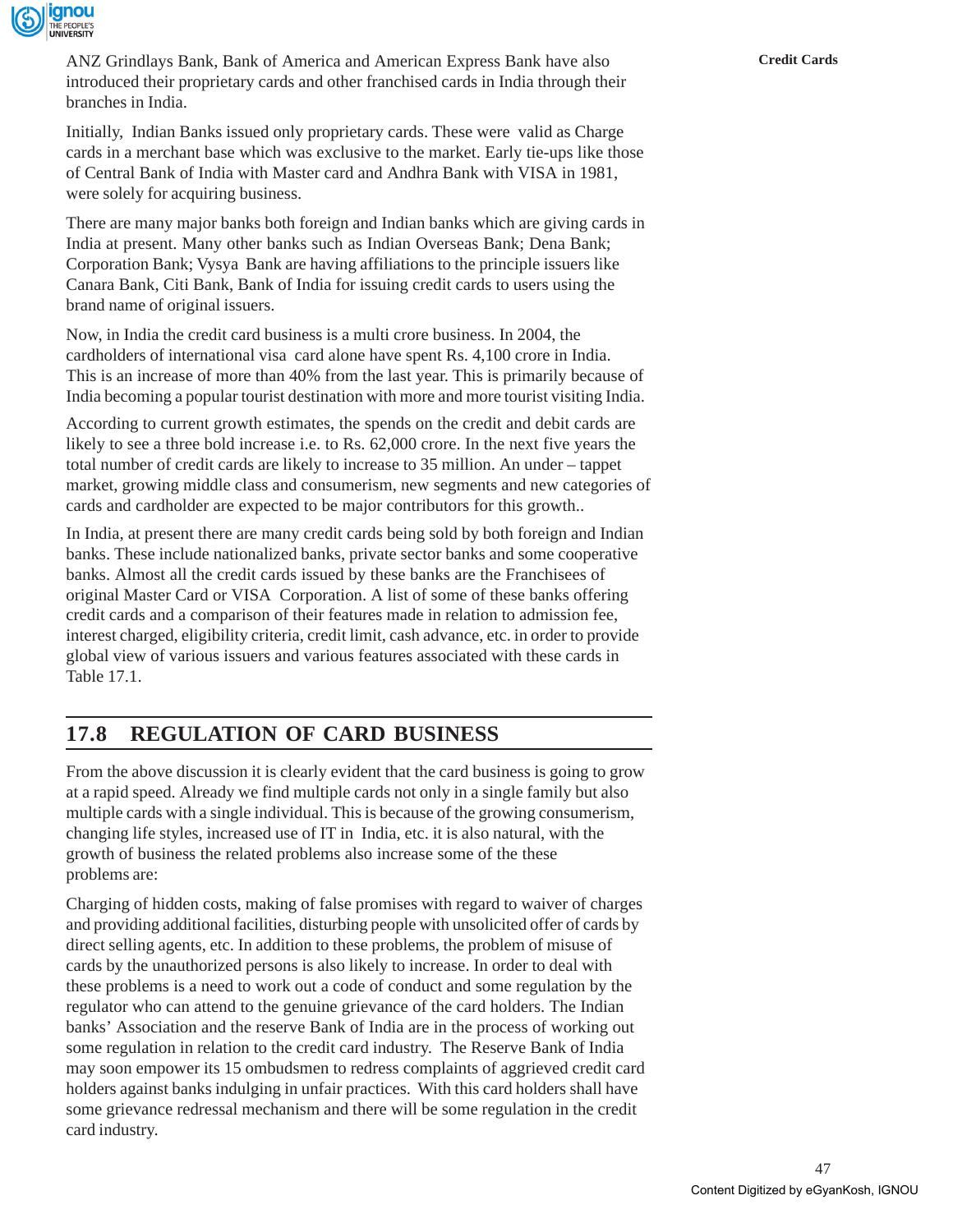

**Fund Based Services**

| ١  |
|----|
| r, |
|    |

|                       | Int. On         | Cash       | With-         | $d$ rawal | 250              |                      |                                                |                                         |                        |                  |                      |               |                        |                           |                          |                  |                      |                   |                   |                   |                                                        |                 |                   |                |
|-----------------------|-----------------|------------|---------------|-----------|------------------|----------------------|------------------------------------------------|-----------------------------------------|------------------------|------------------|----------------------|---------------|------------------------|---------------------------|--------------------------|------------------|----------------------|-------------------|-------------------|-------------------|--------------------------------------------------------|-----------------|-------------------|----------------|
| Cash n Advance Detail | Max Cash        | Withdraw   | at (Rs. '000) |           |                  |                      | $\sum_{i=1}^{n} \sum_{i=1}^{n} \sum_{i=1}^{n}$ |                                         | $\infty$               |                  | 25                   | 5             | $\epsilon$             |                           | $\Xi$ ന                  | 5                | $\Xi$                | 15                |                   |                   | 288888                                                 |                 |                   |                |
|                       | ATM             |            |               |           | Yes              | Yes                  | Yes                                            | Yes                                     | Yes                    | $\mathbf{Yes}$   | Yes                  |               | Yes<br>Yes             | $\mathbf{Yes}$            |                          | 228              |                      |                   |                   |                   | <b>Yes</b><br>Yes<br>Yes                               |                 | Yes<br>Yes<br>Yes |                |
|                       | Revolving       | Credit (%) |               |           | 5.00             |                      |                                                |                                         |                        |                  |                      |               |                        |                           |                          |                  |                      |                   |                   |                   | $\begin{array}{c} 10.00 \\ 10.00 \\ 10.00 \end{array}$ |                 |                   | 10.00          |
|                       | Credit          | Period     |               |           |                  |                      | <b>88 ទី ¤ ¤</b>                               |                                         |                        | $\overline{5}$ 5 |                      |               | $\widetilde{Z} \n\leq$ | $\mathbb{X}^{\mathsf{A}}$ | $\infty$                 | 45               | 45                   | 45                | $\frac{45}{5}$    | 45                | 45                                                     | 45              | $\frac{45}{5}$    | $\frac{4}{5}$  |
| Credit Details        | Interest        | Rate       |               |           |                  |                      |                                                |                                         |                        |                  |                      |               |                        | $\mathbb{X}^\mathbb{A}$   | FD. Rate                 | 3.00             |                      |                   |                   |                   |                                                        |                 |                   |                |
|                       | Credit          | Limit      |               |           |                  |                      | <b>22222</b>                                   |                                         |                        |                  | <u>ន</u> ន           |               |                        |                           |                          |                  |                      |                   |                   |                   |                                                        | $\delta$        | $rac{8}{2}$       |                |
|                       | Annual          |            |               |           | 595              | 2,000                | 250                                            | 2,495                                   |                        | 995<br>1,000     |                      |               |                        |                           |                          |                  |                      | 1,500             | 1,250             | $rac{1}{4}$       | $rac{1}{2}$                                            | $rac{1}{4}$     | $rac{1}{4}$       | $rac{1}{2}$    |
| Fee Details           | Add On          | Cards      |               |           |                  |                      | $\frac{3}{2}$ $\frac{5}{2}$ $\frac{1}{2}$      | .250                                    | 495                    |                  |                      |               |                        |                           |                          |                  |                      |                   |                   |                   | 300                                                    | 300             | 300               | 300            |
|                       | Joining         |            |               |           | 乬                | 500                  | $rac{8}{5}$                                    |                                         | 乬                      | E                | F 2 3 4 4 5 F        |               |                        |                           |                          |                  | $\overline{z}$       | E                 | E                 | 乬                 | 250                                                    | 250             | 250<br>250        |                |
|                       | Self            | Emplosed   | (Rs. '1000)   |           | $\mathfrak{A}$   | 50                   |                                                | $\begin{array}{c} 60 \\ 50 \end{array}$ | $\mathcal{L}$          | $\overline{50}$  | $\frac{90}{100}$     |               | 200                    | 200                       | $\approx$                | $\infty$         | 100                  | 100               | 150               | 75                | 60                                                     | 60              | $\infty$          | $\odot$        |
| Eligibility           | <b>Salaried</b> | (Rs.000)   |               |           | $\infty$         | 150                  | $^{\circ}$                                     | 150                                     | 52                     | 150              | g                    | $\Xi$         | $\approx$              | $\infty$                  | $\Xi$                    | 8                | $\Xi$                | $\Xi$             | 150               | 75                | $\circledcirc$                                         | $\circledcirc$  | $\circledcirc$    | $\circledcirc$ |
|                       | Card            | Type       |               |           | Master Credit    | Master Credit        | Master Credit                                  | Amex Credit                             | Amex Credit            | Visa Credit      | Master & Visa Credit | Master Charge | Master Charge          | Master Charge             | Visa Charge              | Master Credit    | Domestic Master      | Visa              | Visa Photo Credit | Visa Credit       | Charge                                                 | Charge          | Master Credit     | Visa Credit    |
| Details               | Name            |            |               |           | ABN Amro-Freedom | <b>ABN</b> Amro-Gold | Allahabad Bank                                 | American Express-Gold                   | American Express-Green | Andhra Bank-Gold | Andhra Bank-Classic  | Bank of India | Bank of India -Taj     | Bank of India-visa Gold   | Bank of Maharastra-India | <b>BOB</b> Paras | <b>BOB</b> Exclusive | <b>BOB</b> Global | <b>BOB</b> Gold   | <b>Bob Silver</b> | Can                                                    | Can-Proprietary | Can Master        | Can Visa       |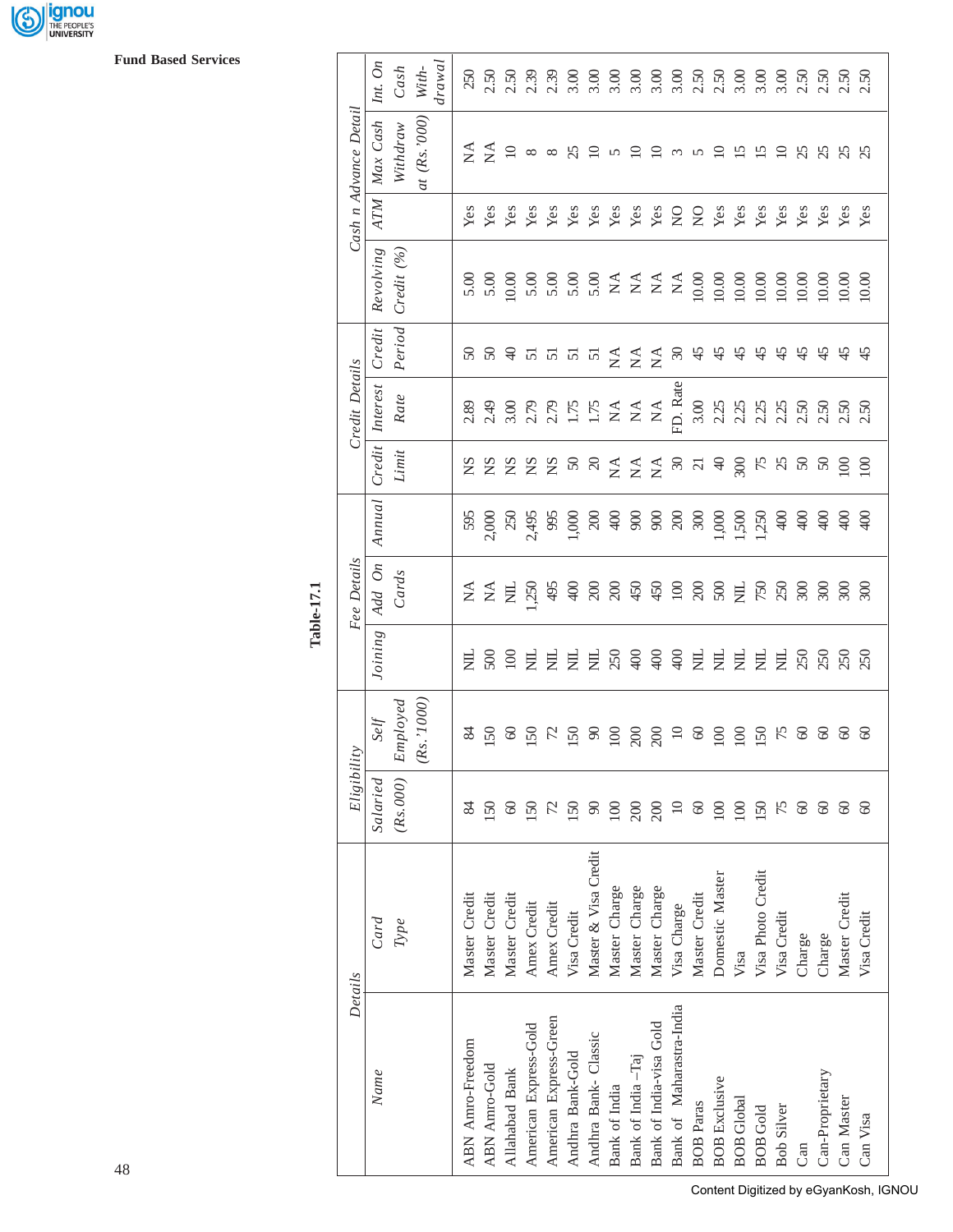

| 4 4 4 8 8 8 8 4 9 5 4 4 5 6 6 4 4 6 5 5 6 5 6 6 6 7 4 4 5<br>$\begin{array}{l} \mathcal{B} \mathcal{B} \mathcal{B} \mathcal{B} \mathcal{C} \mathcal{C} \mathcal{C} \mathcal{C} \mathcal{C} \mathcal{C} \mathcal{C} \mathcal{C} \mathcal{C} \mathcal{C} \mathcal{C} \mathcal{C} \mathcal{C} \mathcal{C} \mathcal{C} \mathcal{C} \mathcal{C} \mathcal{C} \mathcal{C} \mathcal{C} \mathcal{C} \mathcal{C} \mathcal{C} \mathcal{C} \mathcal{C} \mathcal{C} \mathcal{C} \mathcal{C} \mathcal{C} \mathcal{C} \mathcal{C} \mathcal$<br><u>្រសេន្តទីនេស្តស្រដី មិនដី ដូចទី ដូចទី ដូចទី ដូចទី និ</u><br>156<br>75<br>56<br>150<br>H<br>$\overline{50}$<br>$\circledast$<br>$\overline{20}$<br>8<br>8<br>225<br>Master & Visa Credit<br>Master & Visa Credit<br>Master & Visa Credit<br>Master & Visa Credit<br>Master & Visa Credit<br>Master Credit<br>Master Credit<br>Master Credit<br>Master Credit<br>Master Credit<br>Master Credit<br>Master Credit<br>Master Credit<br>Master Credit<br>Master Credit<br>Amex Credit<br>Amex Credit<br>Visa Credit<br>Visa Credit<br>Visa Credit<br>Visa Credit<br>Visa Credit<br>Visa Credit<br>Visa Credit<br>Visa Credit<br>Visa Credit<br>Visa Credit<br>Visa Credit<br>ICICI Bank-Sterling Silver<br>Stanchart-Gold Standard<br>Indusind Bank - Classic<br>Stanchart-Classic Credit<br>ICICI Bank - True Blue<br>ICICI Bank-Solid Gold<br>Indusind Bank-Gold<br>Stanchart-Executive<br>Tata Finance-Green<br>Tata Finance-Gold<br>UTI Bank-Silver<br>Citibank-Classic<br>UTI Bank-Gold<br>Citibank-Times<br>Citibank-Gold<br>Citibank-Silver<br>HSBC-Classic<br>Citibank-MTV<br>PNB-Classic<br>HDFC-Silver<br>HSBC-Gold<br>SBI-Classic<br>PNB-Gold<br>SBI-Intnl.<br>SBI-Gold<br>CBI Intl.<br>Central<br>Dena |  |  |  |  |  |  |  |
|--------------------------------------------------------------------------------------------------------------------------------------------------------------------------------------------------------------------------------------------------------------------------------------------------------------------------------------------------------------------------------------------------------------------------------------------------------------------------------------------------------------------------------------------------------------------------------------------------------------------------------------------------------------------------------------------------------------------------------------------------------------------------------------------------------------------------------------------------------------------------------------------------------------------------------------------------------------------------------------------------------------------------------------------------------------------------------------------------------------------------------------------------------------------------------------------------------------------------------------------------------------------------------------------------------------------------------------------------------------------------------------------------------------------------------------------------------------------------------------------------------------------------------------------------------------------------------------------------------------------------------------------------------------------------------------------------------------------------------------------------|--|--|--|--|--|--|--|
|                                                                                                                                                                                                                                                                                                                                                                                                                                                                                                                                                                                                                                                                                                                                                                                                                                                                                                                                                                                                                                                                                                                                                                                                                                                                                                                                                                                                                                                                                                                                                                                                                                                                                                                                                  |  |  |  |  |  |  |  |
|                                                                                                                                                                                                                                                                                                                                                                                                                                                                                                                                                                                                                                                                                                                                                                                                                                                                                                                                                                                                                                                                                                                                                                                                                                                                                                                                                                                                                                                                                                                                                                                                                                                                                                                                                  |  |  |  |  |  |  |  |
|                                                                                                                                                                                                                                                                                                                                                                                                                                                                                                                                                                                                                                                                                                                                                                                                                                                                                                                                                                                                                                                                                                                                                                                                                                                                                                                                                                                                                                                                                                                                                                                                                                                                                                                                                  |  |  |  |  |  |  |  |
|                                                                                                                                                                                                                                                                                                                                                                                                                                                                                                                                                                                                                                                                                                                                                                                                                                                                                                                                                                                                                                                                                                                                                                                                                                                                                                                                                                                                                                                                                                                                                                                                                                                                                                                                                  |  |  |  |  |  |  |  |
|                                                                                                                                                                                                                                                                                                                                                                                                                                                                                                                                                                                                                                                                                                                                                                                                                                                                                                                                                                                                                                                                                                                                                                                                                                                                                                                                                                                                                                                                                                                                                                                                                                                                                                                                                  |  |  |  |  |  |  |  |
|                                                                                                                                                                                                                                                                                                                                                                                                                                                                                                                                                                                                                                                                                                                                                                                                                                                                                                                                                                                                                                                                                                                                                                                                                                                                                                                                                                                                                                                                                                                                                                                                                                                                                                                                                  |  |  |  |  |  |  |  |
|                                                                                                                                                                                                                                                                                                                                                                                                                                                                                                                                                                                                                                                                                                                                                                                                                                                                                                                                                                                                                                                                                                                                                                                                                                                                                                                                                                                                                                                                                                                                                                                                                                                                                                                                                  |  |  |  |  |  |  |  |
|                                                                                                                                                                                                                                                                                                                                                                                                                                                                                                                                                                                                                                                                                                                                                                                                                                                                                                                                                                                                                                                                                                                                                                                                                                                                                                                                                                                                                                                                                                                                                                                                                                                                                                                                                  |  |  |  |  |  |  |  |
|                                                                                                                                                                                                                                                                                                                                                                                                                                                                                                                                                                                                                                                                                                                                                                                                                                                                                                                                                                                                                                                                                                                                                                                                                                                                                                                                                                                                                                                                                                                                                                                                                                                                                                                                                  |  |  |  |  |  |  |  |
|                                                                                                                                                                                                                                                                                                                                                                                                                                                                                                                                                                                                                                                                                                                                                                                                                                                                                                                                                                                                                                                                                                                                                                                                                                                                                                                                                                                                                                                                                                                                                                                                                                                                                                                                                  |  |  |  |  |  |  |  |
|                                                                                                                                                                                                                                                                                                                                                                                                                                                                                                                                                                                                                                                                                                                                                                                                                                                                                                                                                                                                                                                                                                                                                                                                                                                                                                                                                                                                                                                                                                                                                                                                                                                                                                                                                  |  |  |  |  |  |  |  |
|                                                                                                                                                                                                                                                                                                                                                                                                                                                                                                                                                                                                                                                                                                                                                                                                                                                                                                                                                                                                                                                                                                                                                                                                                                                                                                                                                                                                                                                                                                                                                                                                                                                                                                                                                  |  |  |  |  |  |  |  |
|                                                                                                                                                                                                                                                                                                                                                                                                                                                                                                                                                                                                                                                                                                                                                                                                                                                                                                                                                                                                                                                                                                                                                                                                                                                                                                                                                                                                                                                                                                                                                                                                                                                                                                                                                  |  |  |  |  |  |  |  |
|                                                                                                                                                                                                                                                                                                                                                                                                                                                                                                                                                                                                                                                                                                                                                                                                                                                                                                                                                                                                                                                                                                                                                                                                                                                                                                                                                                                                                                                                                                                                                                                                                                                                                                                                                  |  |  |  |  |  |  |  |
|                                                                                                                                                                                                                                                                                                                                                                                                                                                                                                                                                                                                                                                                                                                                                                                                                                                                                                                                                                                                                                                                                                                                                                                                                                                                                                                                                                                                                                                                                                                                                                                                                                                                                                                                                  |  |  |  |  |  |  |  |
|                                                                                                                                                                                                                                                                                                                                                                                                                                                                                                                                                                                                                                                                                                                                                                                                                                                                                                                                                                                                                                                                                                                                                                                                                                                                                                                                                                                                                                                                                                                                                                                                                                                                                                                                                  |  |  |  |  |  |  |  |
|                                                                                                                                                                                                                                                                                                                                                                                                                                                                                                                                                                                                                                                                                                                                                                                                                                                                                                                                                                                                                                                                                                                                                                                                                                                                                                                                                                                                                                                                                                                                                                                                                                                                                                                                                  |  |  |  |  |  |  |  |
|                                                                                                                                                                                                                                                                                                                                                                                                                                                                                                                                                                                                                                                                                                                                                                                                                                                                                                                                                                                                                                                                                                                                                                                                                                                                                                                                                                                                                                                                                                                                                                                                                                                                                                                                                  |  |  |  |  |  |  |  |
|                                                                                                                                                                                                                                                                                                                                                                                                                                                                                                                                                                                                                                                                                                                                                                                                                                                                                                                                                                                                                                                                                                                                                                                                                                                                                                                                                                                                                                                                                                                                                                                                                                                                                                                                                  |  |  |  |  |  |  |  |
|                                                                                                                                                                                                                                                                                                                                                                                                                                                                                                                                                                                                                                                                                                                                                                                                                                                                                                                                                                                                                                                                                                                                                                                                                                                                                                                                                                                                                                                                                                                                                                                                                                                                                                                                                  |  |  |  |  |  |  |  |
|                                                                                                                                                                                                                                                                                                                                                                                                                                                                                                                                                                                                                                                                                                                                                                                                                                                                                                                                                                                                                                                                                                                                                                                                                                                                                                                                                                                                                                                                                                                                                                                                                                                                                                                                                  |  |  |  |  |  |  |  |
|                                                                                                                                                                                                                                                                                                                                                                                                                                                                                                                                                                                                                                                                                                                                                                                                                                                                                                                                                                                                                                                                                                                                                                                                                                                                                                                                                                                                                                                                                                                                                                                                                                                                                                                                                  |  |  |  |  |  |  |  |
|                                                                                                                                                                                                                                                                                                                                                                                                                                                                                                                                                                                                                                                                                                                                                                                                                                                                                                                                                                                                                                                                                                                                                                                                                                                                                                                                                                                                                                                                                                                                                                                                                                                                                                                                                  |  |  |  |  |  |  |  |
|                                                                                                                                                                                                                                                                                                                                                                                                                                                                                                                                                                                                                                                                                                                                                                                                                                                                                                                                                                                                                                                                                                                                                                                                                                                                                                                                                                                                                                                                                                                                                                                                                                                                                                                                                  |  |  |  |  |  |  |  |
|                                                                                                                                                                                                                                                                                                                                                                                                                                                                                                                                                                                                                                                                                                                                                                                                                                                                                                                                                                                                                                                                                                                                                                                                                                                                                                                                                                                                                                                                                                                                                                                                                                                                                                                                                  |  |  |  |  |  |  |  |
|                                                                                                                                                                                                                                                                                                                                                                                                                                                                                                                                                                                                                                                                                                                                                                                                                                                                                                                                                                                                                                                                                                                                                                                                                                                                                                                                                                                                                                                                                                                                                                                                                                                                                                                                                  |  |  |  |  |  |  |  |
|                                                                                                                                                                                                                                                                                                                                                                                                                                                                                                                                                                                                                                                                                                                                                                                                                                                                                                                                                                                                                                                                                                                                                                                                                                                                                                                                                                                                                                                                                                                                                                                                                                                                                                                                                  |  |  |  |  |  |  |  |
|                                                                                                                                                                                                                                                                                                                                                                                                                                                                                                                                                                                                                                                                                                                                                                                                                                                                                                                                                                                                                                                                                                                                                                                                                                                                                                                                                                                                                                                                                                                                                                                                                                                                                                                                                  |  |  |  |  |  |  |  |

Source: Economic Times dated 28, January 2005 **Source : Economic Times dated 28, January 2005**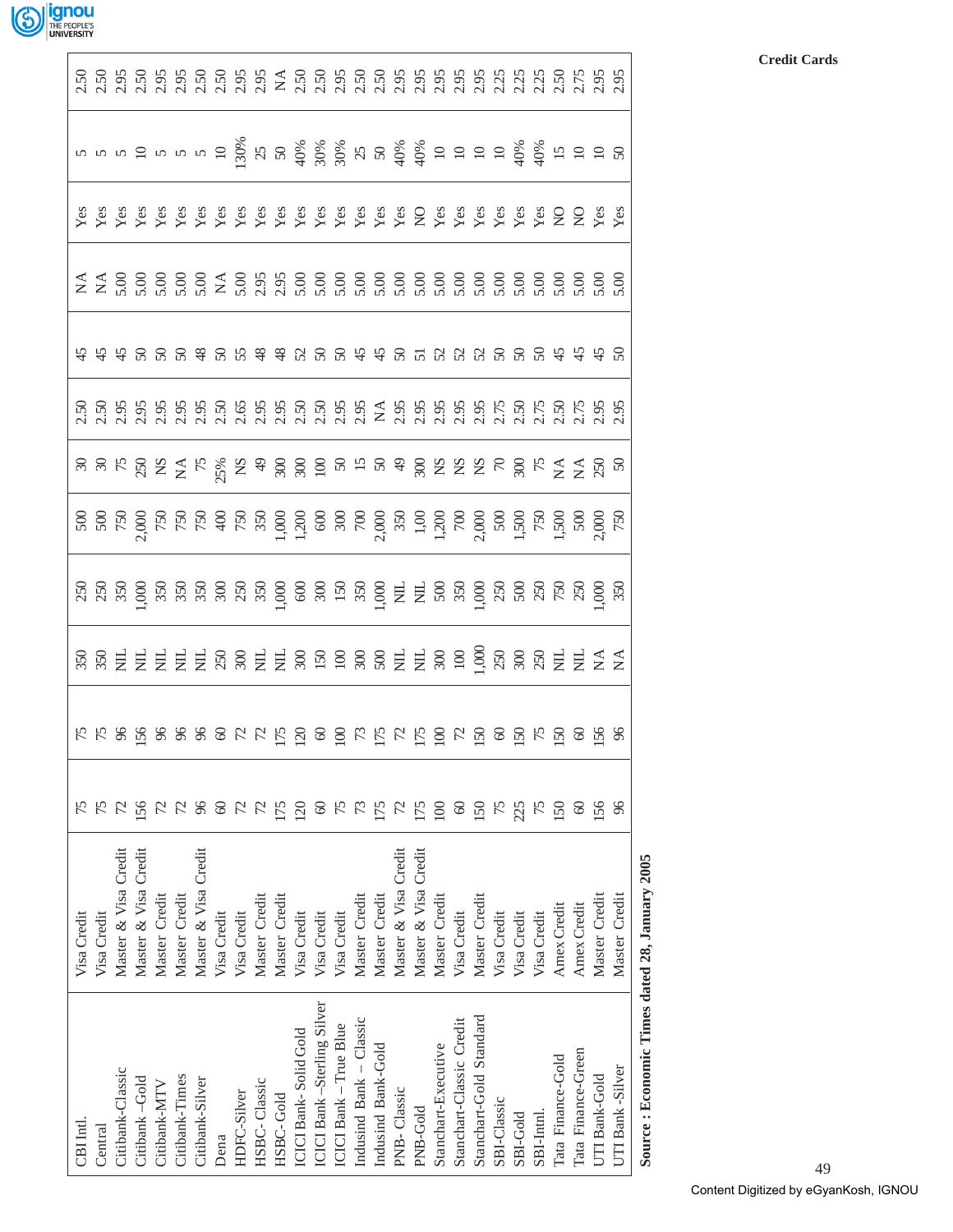

1) Collect more information on any four cards and which one you prefer to have and why?

...................................................................................................................... ...................................................................................................................... ...................................................................................................................... ...................................................................................................................... ...................................................................................................................... ...................................................................................................................... ...................................................................................................................... ......................................................................................................................

# **17.9 OTHER MODES OF MODERN PAYMENT BUSINESS**

The Convergence of changing consumer behaviour and new technologies in the payment business resulted in shaping future of money by redefining the way people around the world pay for goods and services. As a result of this, new type of cards and payment systems came into existence. Some of these are: debit card, smart card, chip card, electronic commerce Internet Banking, Tele Banking Mobile Banking etc. Let us know about these briefly.

## **Debit Card**

On production of a debit card the card details are fed through a terminal at the merchant establishment and the card holder is asked to key in his personal identification number which is allotted by the card issuer. On completion of the transaction the amount is immediately debited from the card holder's account and transferred to the account of merchant establishment. In the case of the debit card no over drawing is allowed. The debit card system is growing very fast in India due to massive computerization of banking business. Many banks are issuing Debit-cum-ATM cards and are also sharing their networks.

## **Chip Card**

A chip card is a plastic card with an embedded integrated circuit or a micro chip as opposed to the conventional card with magnetic strips. The chip can be used on existing products like debit and credit card or on emerging products like stored value cards. The transaction is effected by inserting the card in what is called a pin pad and the value on it reduces accordingly. These cards are reloadable and disposable. The idea is to do away with the trouble of carrying cash. The chip card also scores over the magnetic card, in that it can retain 50-60 of the latest transactions which can be produced on demand. It is also considered more durable and secure as the cardholder alone can access it through a Personal Identification Number (PIN).

#### **Smart Card**

Smart Card is a tiny integrated-circuit chip embedded in a credit card sized piece of plastic. The chip allows the card to carry a much greater amount of information than magnetic strip card. Telecom industry, perhaps was the pioneer in using smart cards, most prominent being Subscriber Identity Module (SIM) cards in the GSM digital cellular network.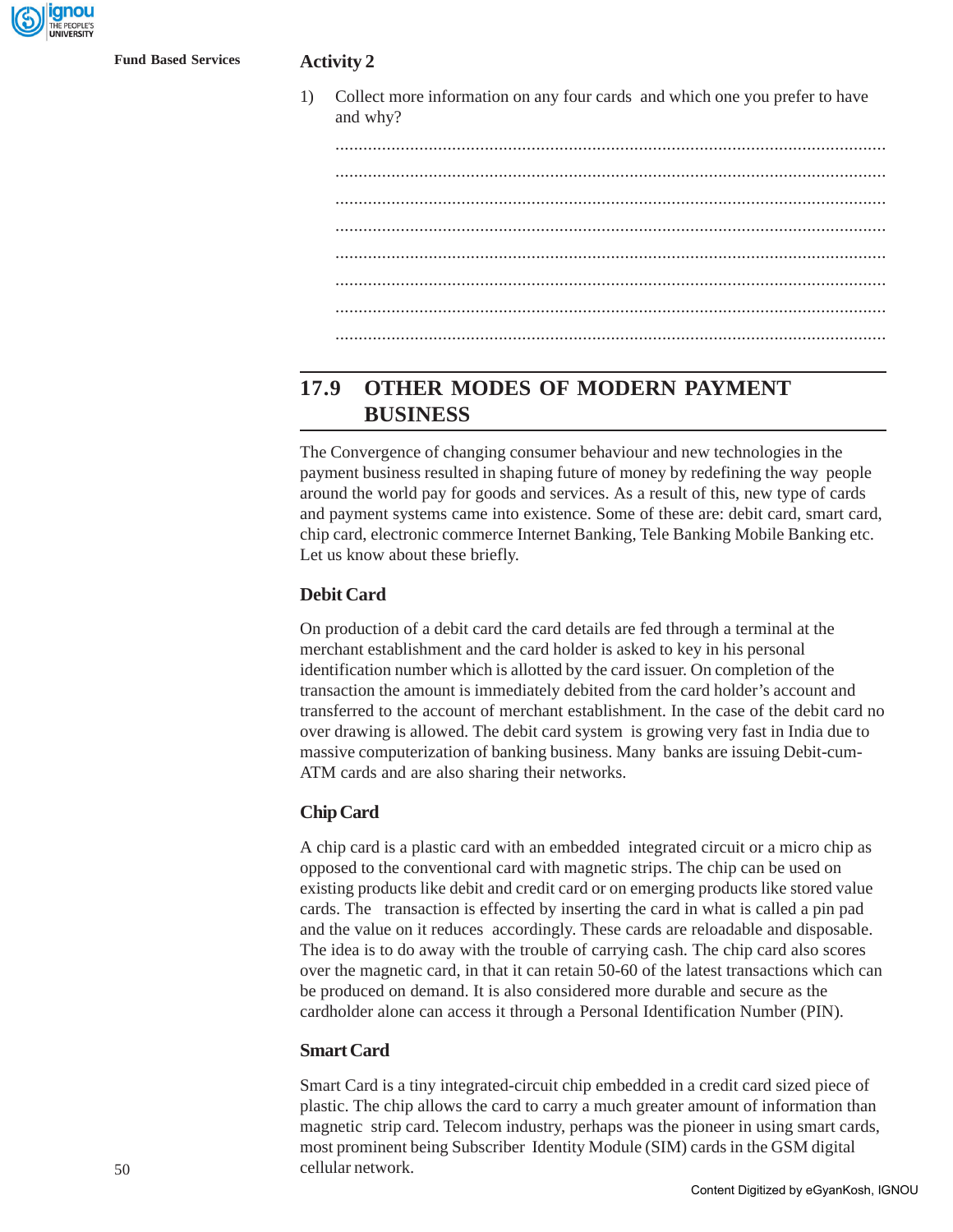

One of the major uses of this card is electronic purse application, where reloadable, **Credit Cards** high secure smart cards function as digital cash for in-store and even in home or on the road transactions. Electronic purse applications offer convenience, cost and security oriented benefits for consumers, merchants, banks and card processors alike. Smart cards cost more, but they can not only reduce fraud, they allow some transactions to be completed without incurring on the transmission and processing costs, and they can provide a range of other benefits such as cash handling cost.

## **Electronic Commerce**

Electronic commerce is simply a term of buying, selling ordering and delivering goods electronically – usually over the internet. E-commerce consists of such technologies as electronic main, electronic fund transfer, electronic bulletin boards and Electronic Data Interchange (EDI).

E-commerce will provide better communication between suppliers, brokers, sub-contractors, end users, customers, information suppliers and manufacturers. E-commerce on the net is an inexpensive medium that reaches an attractive audience of young, affluent, educated consumers.

An user on the internet searches the web for a particular product of interest. The search engine returns a list with a number of vendors who will deal with that product. The user selects a vender who deals with that product. The user selects a vendor by browsing through their "home page" which contains details about the product. Once the user decides to buy the product he/she fills in the order form and submits it to the vendor. The data is then transmitted to the vendor after encryption for security. The order is then processed by the vendor. The vendor adds his authentication and sends the data to an independent authentication center where the identities of buyer and vendor are checked. Once this check is through, the data is then transmitted back to the vendor who will complete the sale by shipping the goods to the buyer and settling the bill either with the bank or a credit card company.

# **Activity 3**

| 1) |         | Differentiate between:           |
|----|---------|----------------------------------|
|    | a)      | Credit Card and Smart Card.      |
|    |         |                                  |
|    |         |                                  |
|    |         |                                  |
|    | b)      | Credit Card and Co-branded Card. |
|    |         |                                  |
|    |         |                                  |
|    |         | .                                |
|    | c)      | Credit Card and E-Commerce.      |
|    |         |                                  |
|    |         |                                  |
|    |         |                                  |
|    | $(d)$ . | Regulation of Card Business.     |
|    |         |                                  |
|    |         |                                  |
|    |         |                                  |
|    |         |                                  |